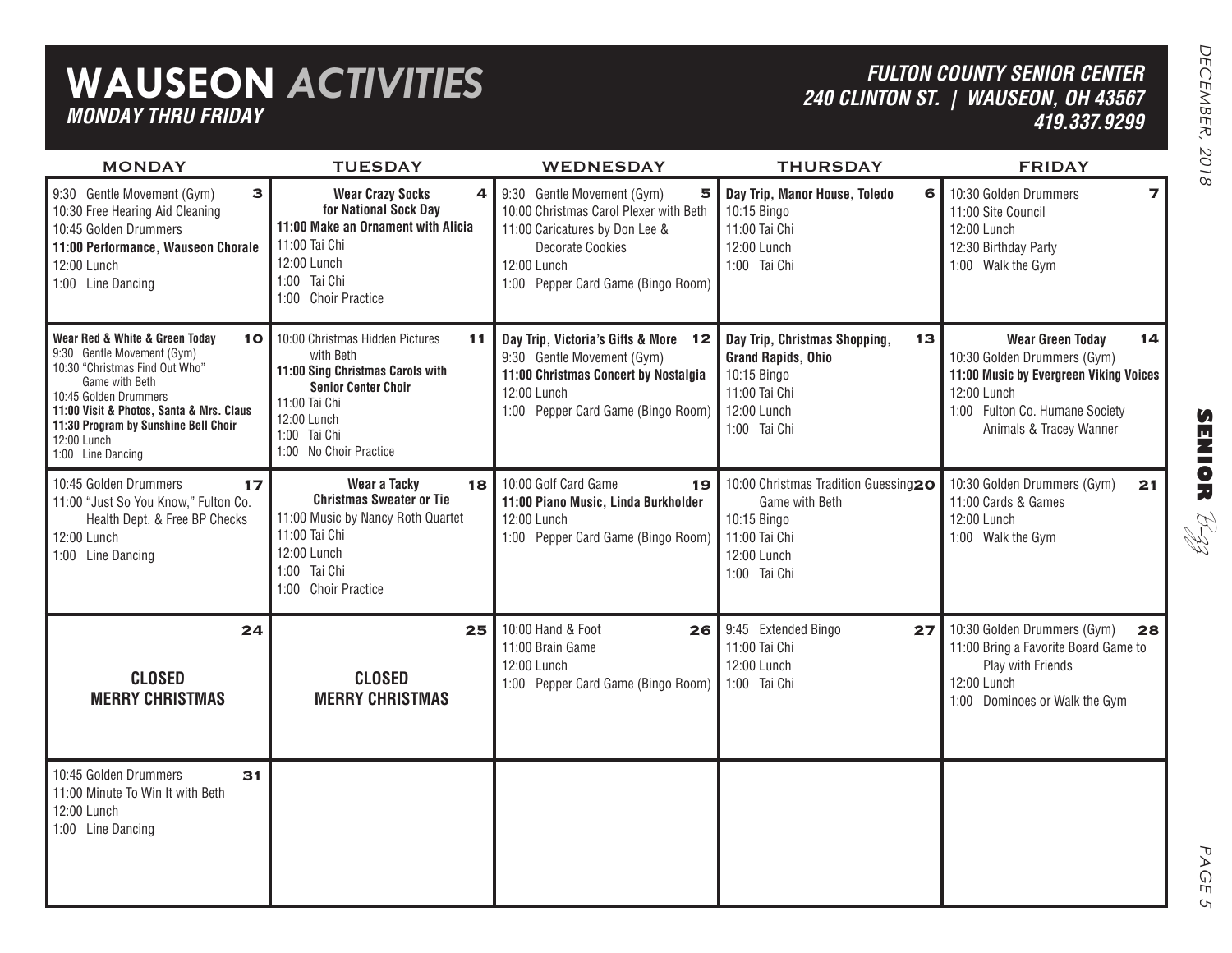#### *ARCHBOLD - SCOUT CABIN inside ruihley park, w. williams st. MON. & FRI.*

## **ARCHBOLD / FAYETTE** *ACTIVITIES*

*FAYETTE - FAMILY LIFE CENTER306 E. Main Street TUES., Wed., & THURS.*

| <b>MONDAY</b>                                                                                                                                                                                                               | <b>TUESDAY</b>                                                                                                                                  | <b>WEDNESDAY</b>                                                                                                                                                 | <b>THURSDAY</b>                                                                                                                                                                | <b>FRIDAY</b>                                                                                                                                                             |
|-----------------------------------------------------------------------------------------------------------------------------------------------------------------------------------------------------------------------------|-------------------------------------------------------------------------------------------------------------------------------------------------|------------------------------------------------------------------------------------------------------------------------------------------------------------------|--------------------------------------------------------------------------------------------------------------------------------------------------------------------------------|---------------------------------------------------------------------------------------------------------------------------------------------------------------------------|
| <b>Wear Crazy Socks</b><br>3<br>for National Sock Day<br>10:00 Cards<br>11:00 Opioids & Marijuana:<br>What Do I Need to Know?<br>A Special Program by Healthy<br>Choices, Caring Communities<br>12:00 Lunch<br>1:00 Puzzles | <b>Wear Crazy Socks</b><br>4<br>for National Sock Day<br>10:00 Cards<br>11:00 Music by Fayette Choir Students<br>12:00 Lunch<br>1:00 Word Games | 10:00 Christmas Tradition<br>5<br><b>Guessing Game</b><br>11:00 Country Music, Guitarist Will<br>Hinton<br>12:00 Lunch<br>1:00 Games & Cards                     | Wear Green for this<br>6<br><b>Season of Evergreens</b><br>Day Trip, Manor House, Toledo<br>10:00 Site Council<br>10:30 Bingo<br>12:00 Lunch with Birthday Cake<br>1:00 Games  | <b>Wear Green for this</b><br>$\overline{\mathbf{z}}$<br><b>Season of Evergreens</b><br>10:00 Site Council<br>10:30 Bingo<br>12:00 Lunch with Birthday Cake<br>1:00 Cards |
| 10:00 "Christmas Find Out Who"<br>10<br>Game<br>11:00 Decorate Christmas Cookies<br>While Listening to Christmas<br>Music on CD<br>12:00 Lunch<br>1:00 Word Games                                                           | 10:00 Christmas Carol Plexer<br>11 <sup>1</sup><br>11:00 Crafts with Linda & Dorothy<br>12:00 Lunch<br>1:00 Cards                               | Day Trip to Victoria's Gifts & More 12<br>10:00 Cards<br>11:00 Holiday Energy Saver Game;<br>Amy Carles,<br>Ohio Consumers' Counsel<br>12:00 Lunch<br>1:00 Games | Wear Red & White & Green 13<br>Day Trip, Christmas Shopping,<br><b>Grand Rapids, Ohio</b><br>9:30 Toe Nail Clinic (By Appointment)<br>10:30 Bingo<br>12:00 Lunch<br>1:00 Cards | Wear Red & White & Green 14<br>10:30 Bingo<br>12:00 Lunch<br>1:00 Puzzles                                                                                                 |
| 9:30 Toe Nail Clinic<br>17<br>(By Appointment)<br>11:00 "Just So You Know," & Free BP<br>Checks, Fulton Co. Health Dept.<br>12:00 Lunch<br>1:00 Games & Cards                                                               | 10:00 Winter Hidden Pictures<br>18<br>11:00 "Just So You Know," & Free BP<br>Checks, Fulton Co. Health Dept.<br>12:00 Lunch<br>1:00 Games       | 10:00 "Christmas Find Out Who"<br>19<br>Game<br>11:00 Decorate Christmas Cookies<br>While Listening to Christmas<br>Music on CD<br>12:00 Lunch<br>1:00 Cards     | Wear a Tacky<br>20<br><b>Christmas Sweater or Tie</b><br>10:30 White Elephant Bingo;<br>Bring a tasteful, wrapped gift<br>12:00 Lunch<br>1:00 Puzzles                          | Wear a Tacky<br>21<br><b>Christmas Sweater or Tie</b><br>10:30 White Elephant Bingo;<br>Bring a tasteful, wrapped gift<br>12:00 Lunch<br>1:00 Word Games                  |
| 24<br><b>CLOSED</b><br><b>MERRY CHRISTMAS</b>                                                                                                                                                                               | 25<br><b>CLOSED</b><br><b>MERRY CHRISTMAS</b>                                                                                                   | 10:00 Left Center Right Dice Game 26<br>11:00 Play Sequence<br>12:00 Lunch<br>1:00 Puzzles                                                                       | 10:00 Extended Bingo<br>27<br>12:00 Lunch<br>1:00 Word Games                                                                                                                   | 10:30 Bingo<br>28<br>12:00 Lunch<br>1:00 Games & Cards                                                                                                                    |
| 11:00 Happy "Noon" Year! Bring a 31<br>snack to share. Play Zingo<br>12:00 Lunch<br>1:00 Cards                                                                                                                              |                                                                                                                                                 |                                                                                                                                                                  |                                                                                                                                                                                |                                                                                                                                                                           |

**SENIOR**

B-zz